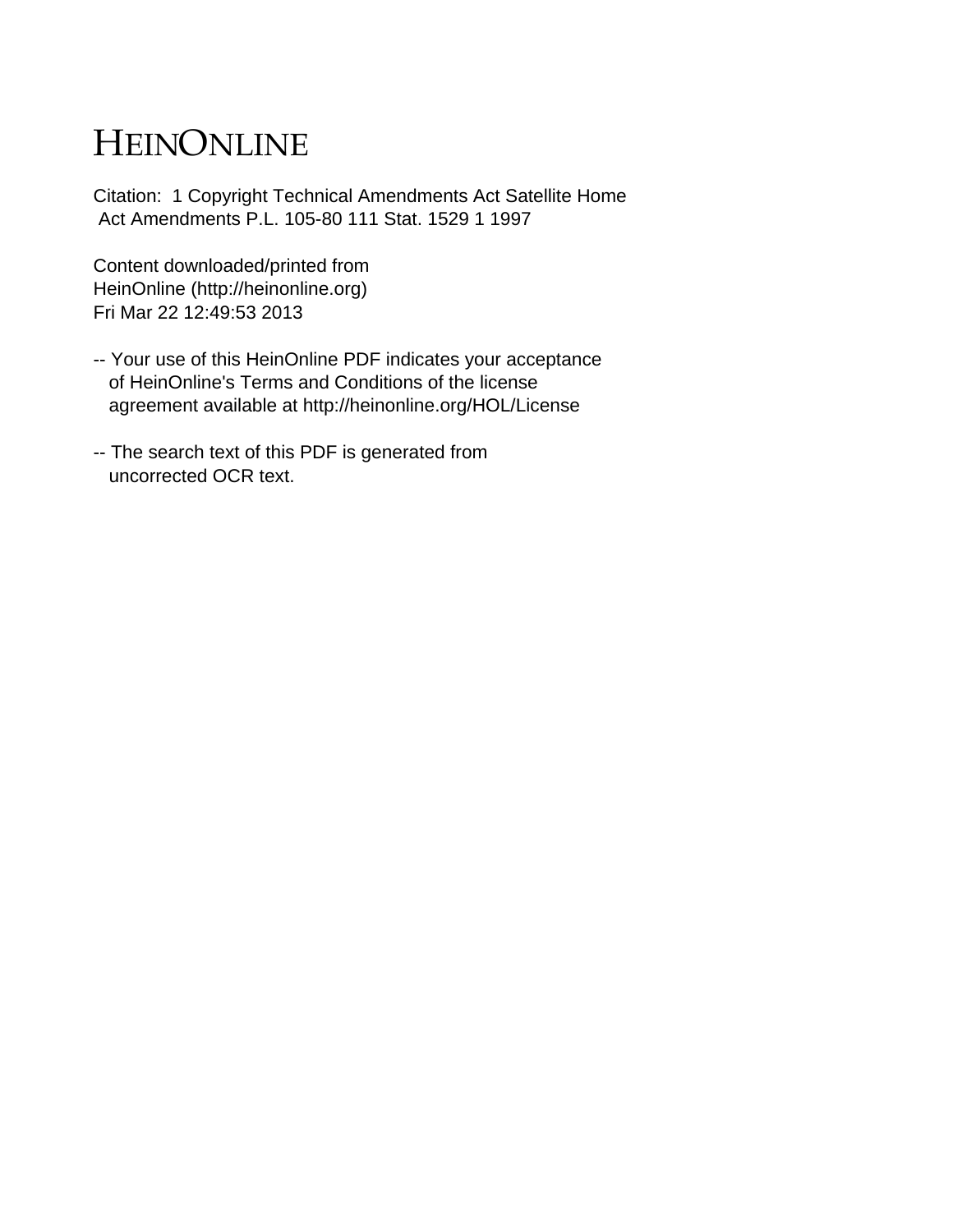# 105TH CONGRESS **H. R. 672**

IN THE SENATE OF THE UNITED STATES

MARCH 19, 1997

Received; read twice and referred to the Committee on the Judiciary

# **AN ACT**

To make technical amendments to certain provisions of title 17, United States Code.

- 1 *Be it enacted by the Senate and House qf Representa-*
- *2 tives of the United States of America in Congress assembled,*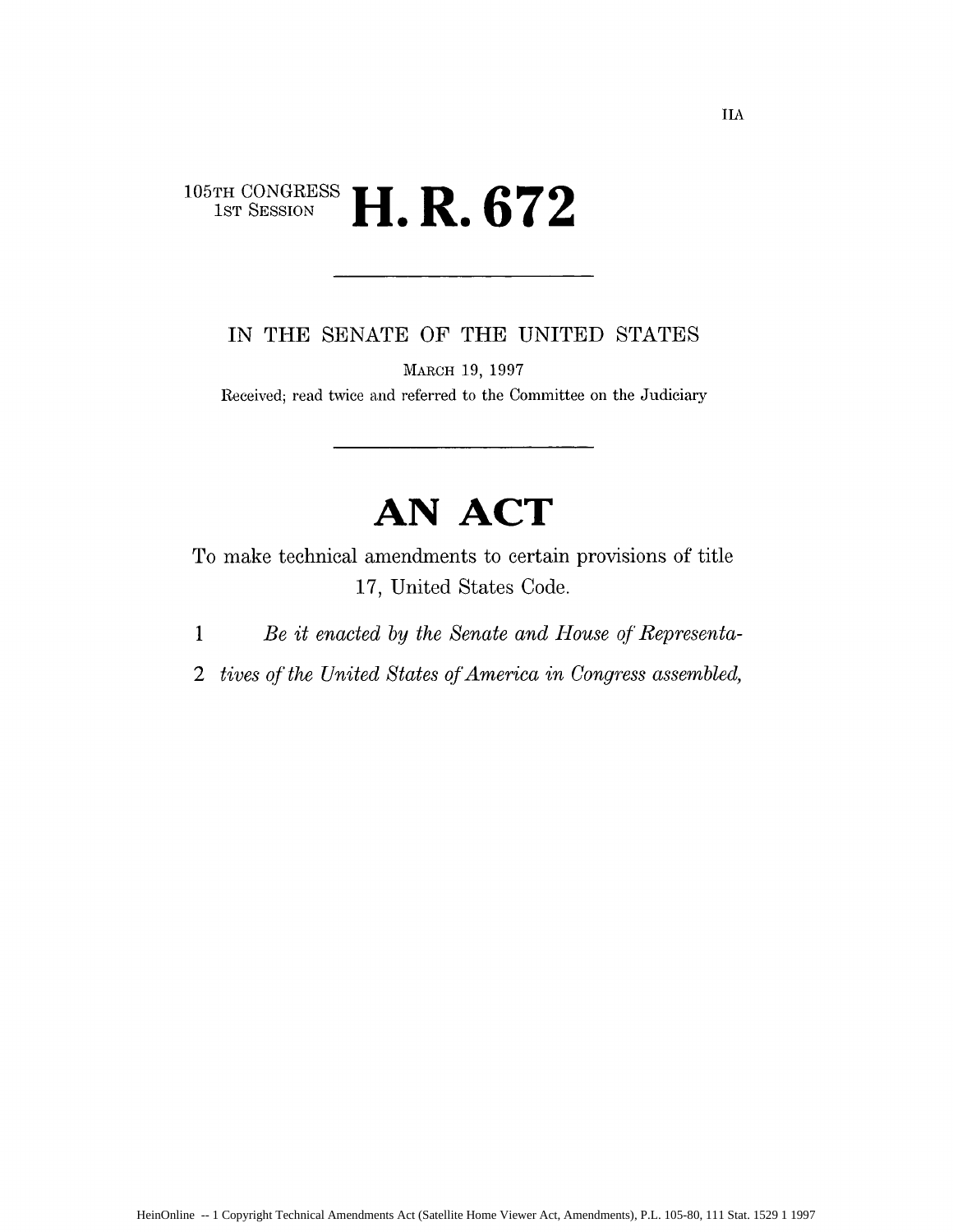| $\mathbf 1$ | SECTION 1. TECHNICAL CORRECTIONS TO THE SATELLITE   |
|-------------|-----------------------------------------------------|
| 2           | <b>HOME VIEWER ACT OF 1994.</b>                     |
| 3           | The Satellite Home Viewer Act of 1994 (Public Law   |
| 4           | $103-369$ ) is amended as follows:                  |
| 5           | (1) Section $2(3)(A)$ is amended to read as fol-    |
| 6           | lows:                                               |
| 7           | "(A) in clause (i) by striking '12 cents'           |
| 8           | and inserting '17.5 cents per subscriber in the     |
| 9           | case of superstations that as retransmitted by      |
| 10          | the satellite carrier include any program which,    |
| 11          | if delivered by any cable system in the United      |
| 12          | States, would be subject to the syndicated ex-      |
| 13          | clusivity rules of the Federal Communications       |
| 14          | Commission, and 14 cents per subscriber in the      |
| 15          | case of superstations that are syndex-proof as      |
| 16          | defined in section 258.2 of title 37, Code of       |
| 17          | Federal Regulations'; and ".                        |
| 18          | $(2)$ Section $2(4)$ is amended to read as follows: |
| 19          | $\lq(4)$ Subsection (c) is amended—                 |
| 20          | "(A) in paragraph $(1)$ —                           |
| 21          | "(i) by striking 'until December 31,                |
| 22          | $1992$ ;                                            |
| 23          | "(ii) by striking $(2)$ , $(3)$ or $(4)$ " and      |
| 24          | inserting $(2)$ or $(3)$ ; and                      |
| 25          | "(iii) by striking the second sentence;             |
| 26          | "(B) in paragraph $(2)$ —                           |
|             |                                                     |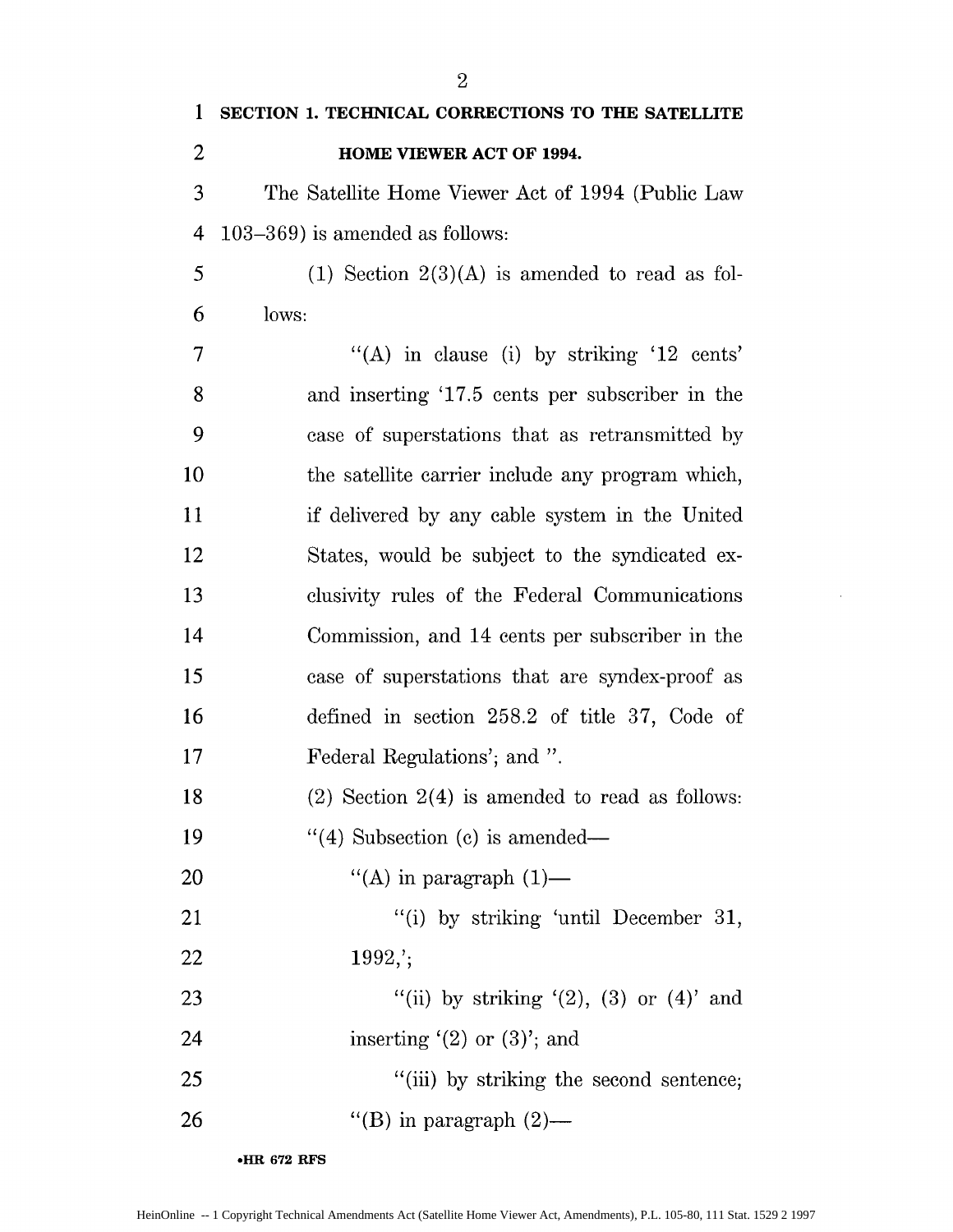**3**

| $\mathbf{1}$            | "(i) in subparagraph $(A)$ by striking          |
|-------------------------|-------------------------------------------------|
| $\overline{2}$          | 'July 1, 1991' and inserting 'July 1,           |
| 3                       | $1996$ ; and                                    |
| $\overline{\mathbf{4}}$ | "(ii) in subparagraph $(D)$ by striking         |
| 5                       | 'December 31, 1994' and inserting 'De-          |
| 6                       | cember 31, 1999, or in accordance with          |
| $\overline{7}$          | the terms of the agreement, whichever is        |
| 8                       | later'; and                                     |
| 9                       | "(C) in paragraph $(3)$ —                       |
| 10                      | "(i) in subparagraph $(A)$ by striking          |
| 11                      | 'December 31, 1991' and inserting 'Janu-        |
| 12                      | ary 1, $1997'$ ;                                |
| 13                      | "(ii) by amending subparagraph $(B)$            |
| 14                      | to read as follows:                             |
| 15                      | "(B) ESTABLISHMENT OF ROYALTY                   |
| 16                      | FEES.—In determining royalty fees under this    |
| 17                      | paragraph, the copyright arbitration royalty    |
| 18                      | panel appointed under chapter 8 shall establish |
| 19                      | fees for the retransmission of network stations |
| 20                      | and superstations that most clearly represent   |
| 21                      | the fair market value of secondary trans-       |
| 22                      | missions. In determining the fair market value, |
| 23                      | the panel shall base its decision on economic,  |
| 24                      | competitive, and programming information pre-   |
| 25                      | sented by the parties, including—               |

**eRER 672** RFS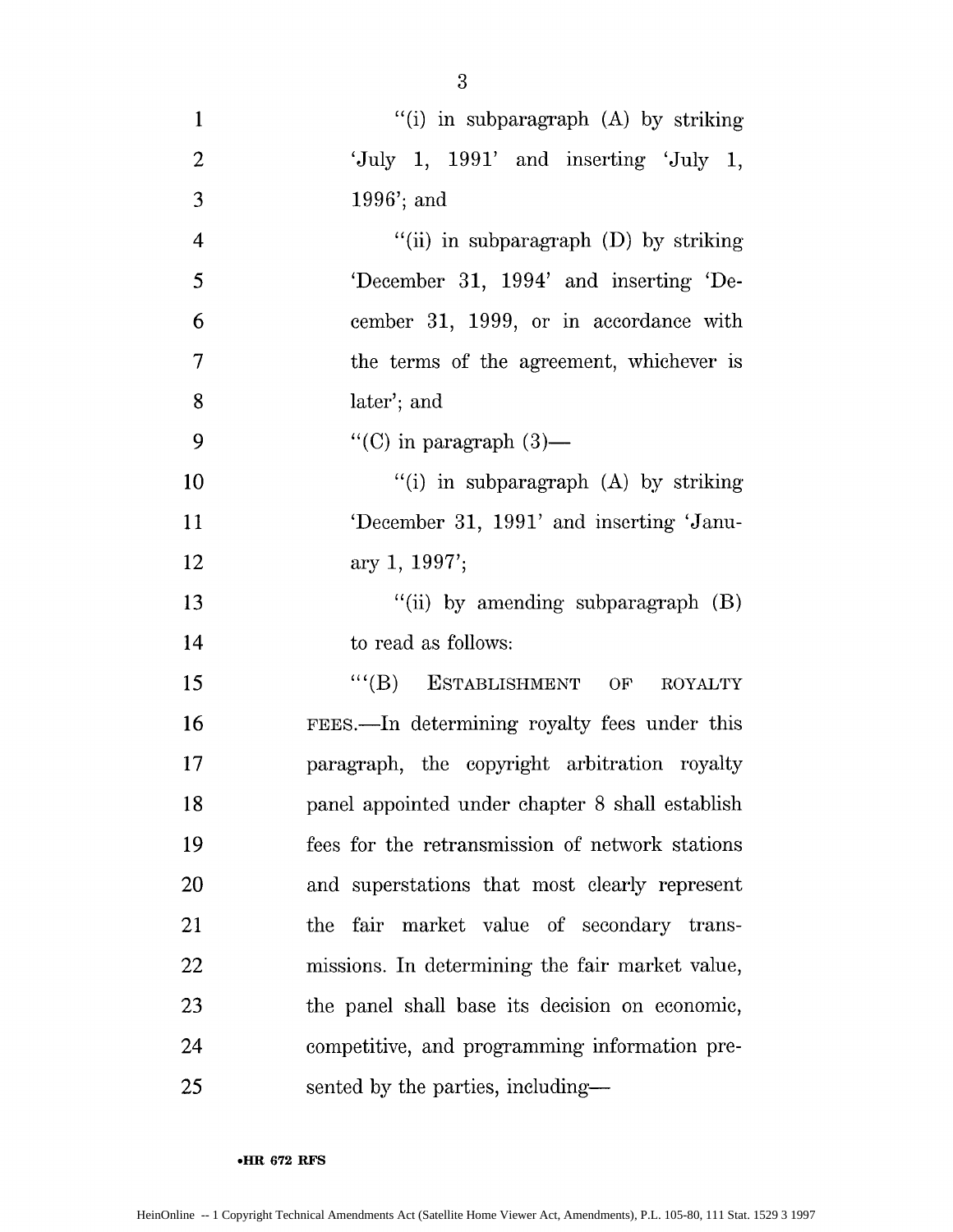| $\mathbf{1}$   | ""(i) the competitive environment in               |
|----------------|----------------------------------------------------|
| $\overline{2}$ | which such programming is distributed,             |
| 3              | the cost of similar signals in similar pri-        |
| 4              | vate and compulsory license marketplaces,          |
| 5              | and any special features and conditions of         |
| 6              | the retransmission marketplace;                    |
| $\tau$         | ""(ii) the economic impact of such                 |
| 8              | fees on copyright owners and satellite car-        |
| 9              | riers; and                                         |
| 10             | "(iii) the impact on the continued                 |
| 11             | availability of secondary transmissions to         |
| 12             | the public.'; and                                  |
| 13             | "(iii) in subparagraph $(C)$ , by insert-          |
| 14             | ing 'or July 1, 1997, whichever is later'          |
| 15             | after 'section $802(g)$ '.".                       |
| 16             | $(3)$ Section $2(5)(A)$ is amended to read as fol- |
| 17             | lows:                                              |
| 18             | "(A) in paragraph $(5)(C)$ by striking 'the        |
| 19             | date of the enactment of the Satellite Home        |
| 20             | Viewer Act of 1988' and inserting 'November        |
| 21             | 16, 1988'; and".                                   |
| 22             | SEC. 2. COPYRIGHT IN RESTORED WORKS.               |
| 23             | Section 104A of title 17, United States Code, is   |
| 24             | amended as follows:                                |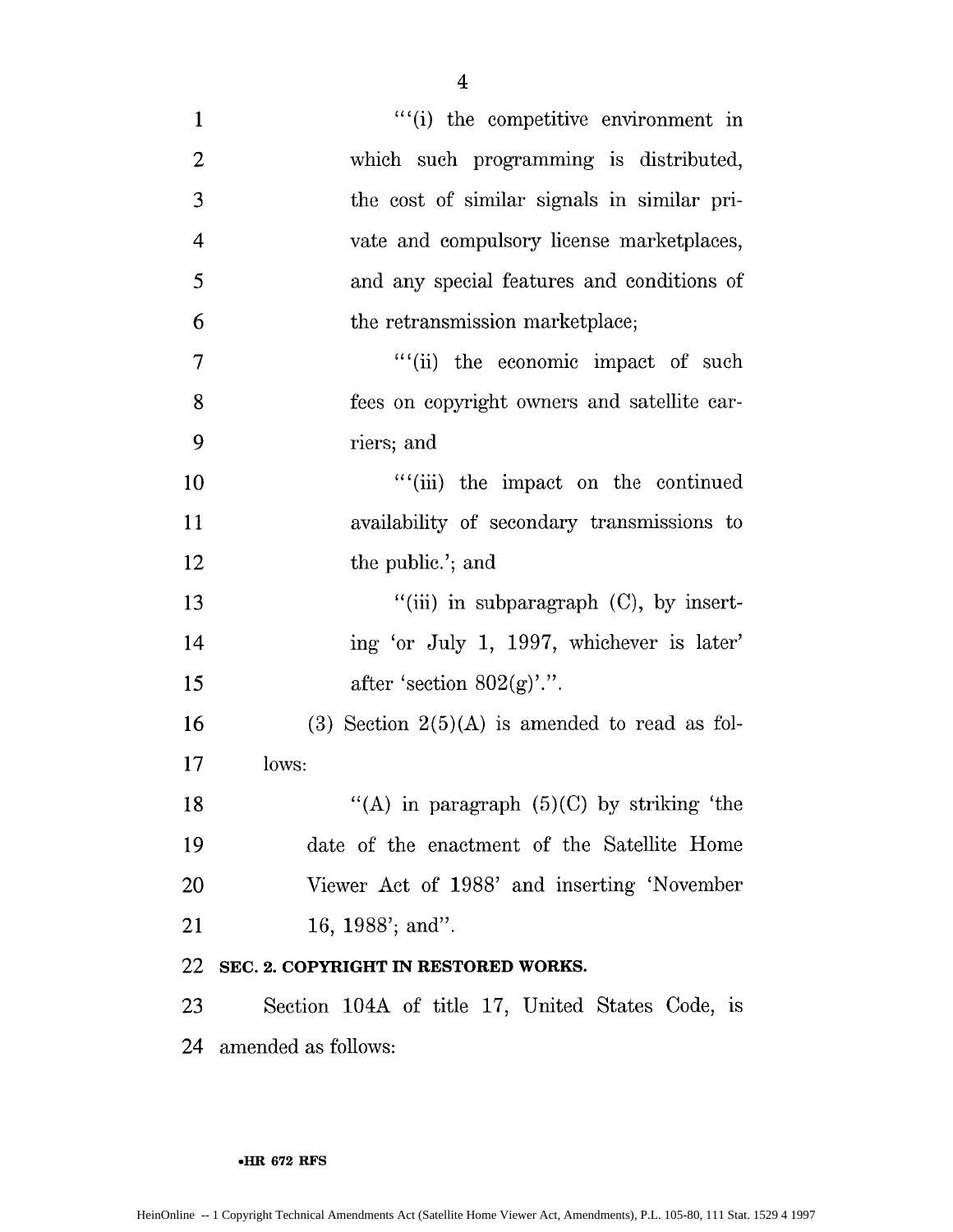1 (1) Subsection  $(d)(3)(A)$  is amended to read as 2 follows: 3 "(3) EXISTING DERIVATIVE WORKS.-- (A) In 4 the case of a derivative work that is based upon a 5 restored work and is created— **6** "(i) before the date of the enactment of 7 the Uruguay Round Agreements Act, if the 8 source country of the restored work is an eligi-9 ble country on such date, or 10 "(ii) before the date on which the source 11 country of the restored work becomes an eligi-12 ble country, if that country is not an eligible 13 country on such date of enactment, 14 a reliance party may continue to exploit that deriva-*15* tive work for the duration of the restored copyright 16 if the reliance party pays to the owner of the re-17 stored copyright reasonable compensation for con-18 duct which would be subject to a remedy for in-19 fringement but for the provisions of this para-20 graph.". 21 (2) Subsection  $(e)(1)(B)(ii)$  is amended by 22 striking the last sentence.

23 (3) Subsection  $(h)(2)$  is amended to read as fol-24 lows: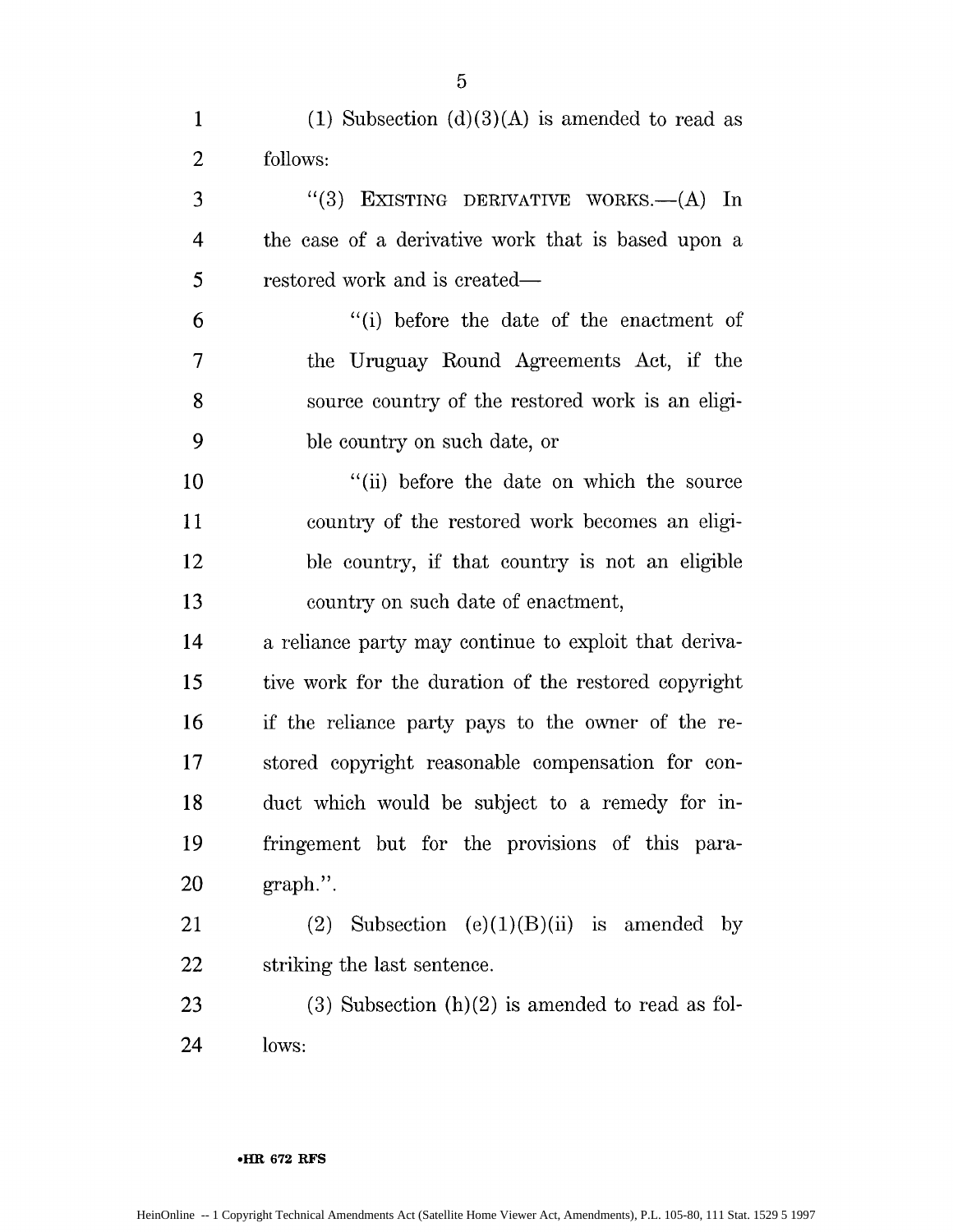| $\mathbf 1$    | $(2)$ The 'date of restoration' of a restored         |
|----------------|-------------------------------------------------------|
| $\overline{2}$ | copyright is—                                         |
| 3              | "(A) January 1, 1996, if the source coun-             |
| 4              | try of the restored work is a nation adhering to      |
| 5              | the Berne Convention or a WTO member coun-            |
| 6              | try on such date, or                                  |
| 7              | "(B) the date of adherence or proclama-               |
| 8              | tion, in the case of any other source country of      |
| 9              | the restored work.".                                  |
| 10             | $(4)$ Subsection $(h)(3)$ is amended to read as fol-  |
| 11             | lows:                                                 |
| 12             | "(3) The term 'eligible country' means a nation,      |
| 13             | other than the United States, that—                   |
| 14             | "(A) becomes a WTO member country                     |
| 15             | after the date of the enactment of the Uruguay        |
| 16             | Round Agreements Act;                                 |
| 17             | $\lq\lq (B)$ on such date of enactment is, or after   |
| 18             | such date of enactment becomes, a member of           |
| 19             | the Berne Convention; or                              |
| <b>20</b>      | "(C) after such date of enactment becomes             |
| 21             | subject to a proclamation under subsection (g).       |
| 22             | For purposes of this section, a nation that is a mem- |
| 23             | ber of the Berne Convention on the date of the en-    |
| 24             | actment of the Uruguay Round Agreements Act           |

 $\sim 100$  km s  $^{-1}$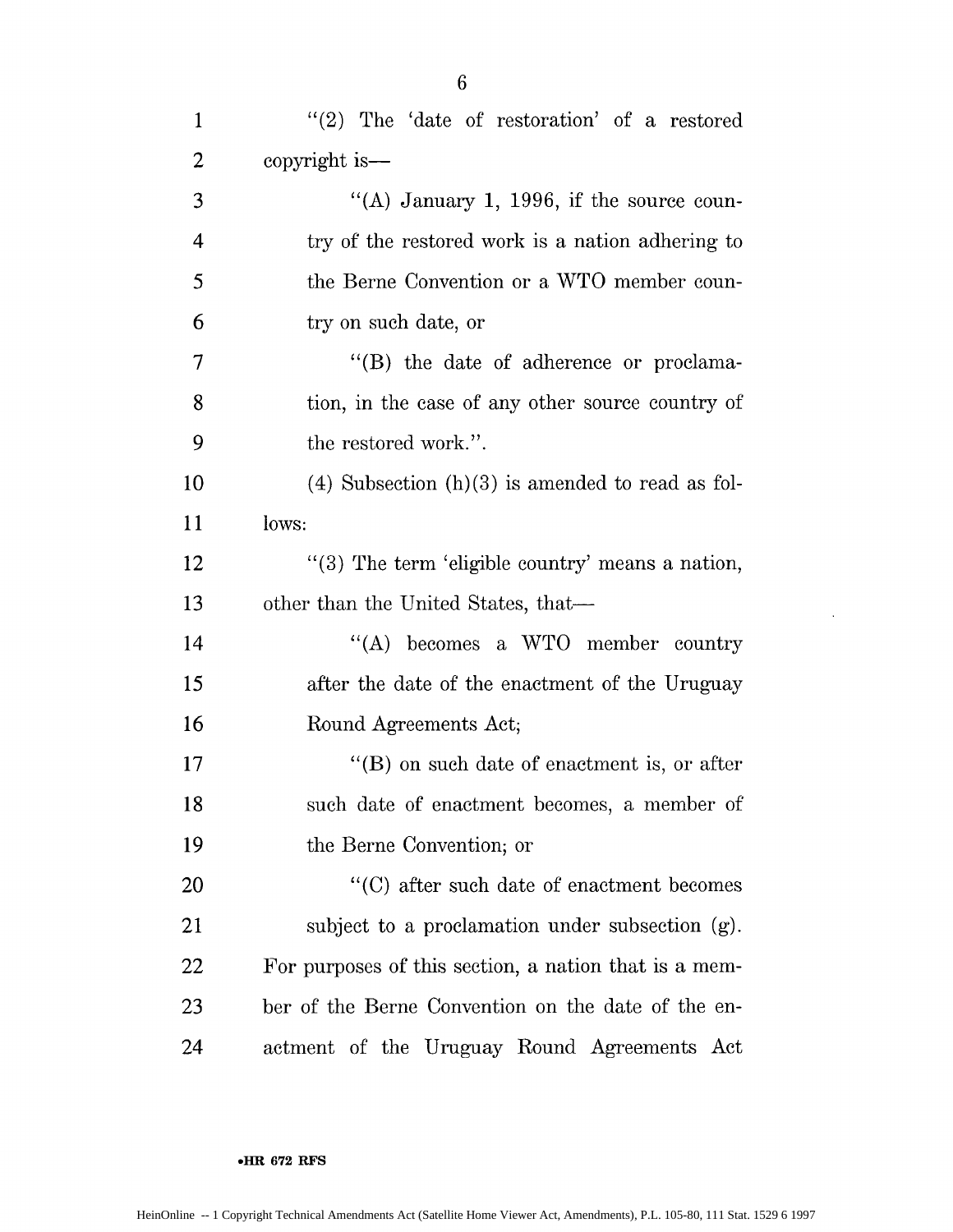| $\mathbf{1}$   | shall be construed to become an eligible country on        |
|----------------|------------------------------------------------------------|
| $\overline{2}$ | such date of enactment.".                                  |
| 3              | SEC. 3. LICENSES FOR NONEXEMPT SUBSCRIPTION TRANS-         |
| $\overline{4}$ | <b>MISSIONS.</b>                                           |
| 5              | Section 114(f) of title 17, United States Code, is         |
| 6              | amended—                                                   |
| $\overline{7}$ | $(1)$ in paragraph $(1)$ , by inserting ", or, if a        |
| 8              | copyright arbitration royalty panel is convened, end-      |
| 9              | ing 30 days after the Librarian issues and publishes       |
| 10             | in the Federal Register an order adopting the deter-       |
| 11             | mination of the copyright arbitration royalty panel        |
| 12             | or an order setting the terms and rates (if the Li-        |
| 13             | brarian rejects the panel's determination)" after          |
| 14             | "December 31, $2000$ "; and                                |
| 15             | $(2)$ in paragraph $(2)$ , by striking "and publish"       |
| 16             | in the Federal Register".                                  |
| 17             | SEC. 4. ROYALTY PAYABLE UNDER COMPULSORY LICENSE.          |
| 18             | Section 115(c)(3)(D) of title 17, United States Code,      |
|                | 19 is amended by striking "and publish in the Federal Reg- |
| 20             | ister".                                                    |
| 21             | SEC. 5. NEGOTIATED LICENSE FOR JUKEBOXES.                  |
| 22             | Section 116 of title 17, United States Code, is            |
| 23             | amended—                                                   |
| 24             | (1) by amending subsection $(b)(2)$ to read as             |
| 25             | follows:                                                   |
|                |                                                            |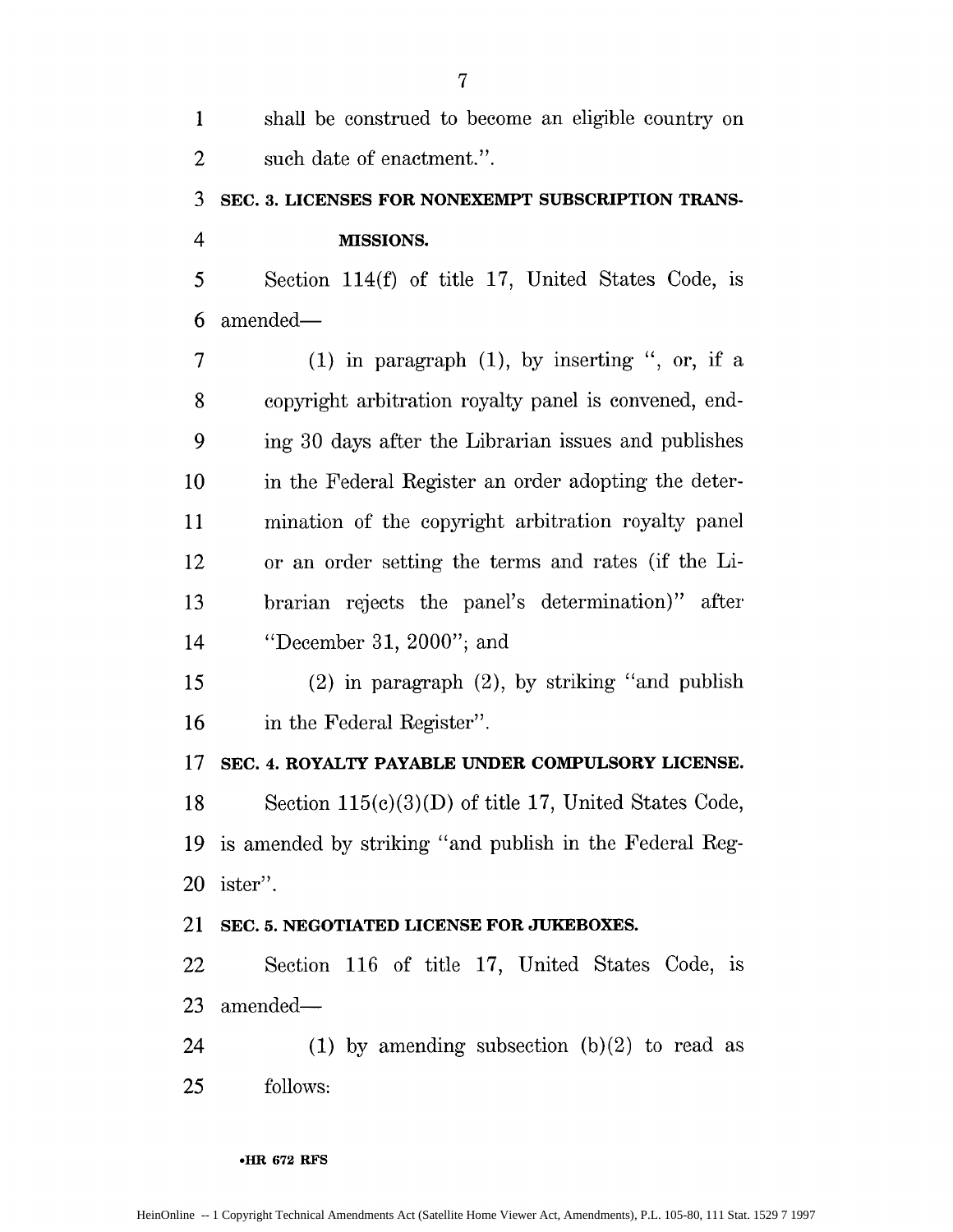$\sim 10^{11}$ 

| $\mathbf{1}$   | "(2) ARBITRATION.—Parties not subject to              |
|----------------|-------------------------------------------------------|
| $\overline{2}$ | such a negotiation may determine, by arbitration in   |
| 3              | accordance with the provisions of chapter 8, the      |
| 4              | terms and rates and the division of fees described in |
| 5              | paragraph $(1)$ ."; and                               |
| 6              | (2) by adding at the end the following new sub-       |
| 7              | section:                                              |
| 8              | "(d) DEFINITIONS.—As used in this section, the fol-   |
| 9              | lowing terms mean the following:                      |
| 10             | "(1) A 'coin-operated phonorecord player' is a        |
| 11             | machine or device that—                               |
| 12             | $\lq\lq$ is employed solely for the perform-          |
| 13             | ance of nondramatic musical works by means of         |
| 14             | phonorecords upon being activated by the inser-       |
| 15             | tion of coins, currency, tokens, or other mone-       |
| 16             | tary units or their equivalent;                       |
| 17             | $\lq\lq$ is located in an establishment making        |
| 18             | no direct or indirect charge for admission;           |
| 19             | "(C) is accompanied by a list which is                |
| 20             | comprised of the titles of all the musical works      |
| 21             | available for performance on it, and is affixed       |
| 22             | to the phonorecord player or posted in the es-        |
| 23             | tablishment in a prominent position where it          |
| 24             | can be readily examined by the public; and            |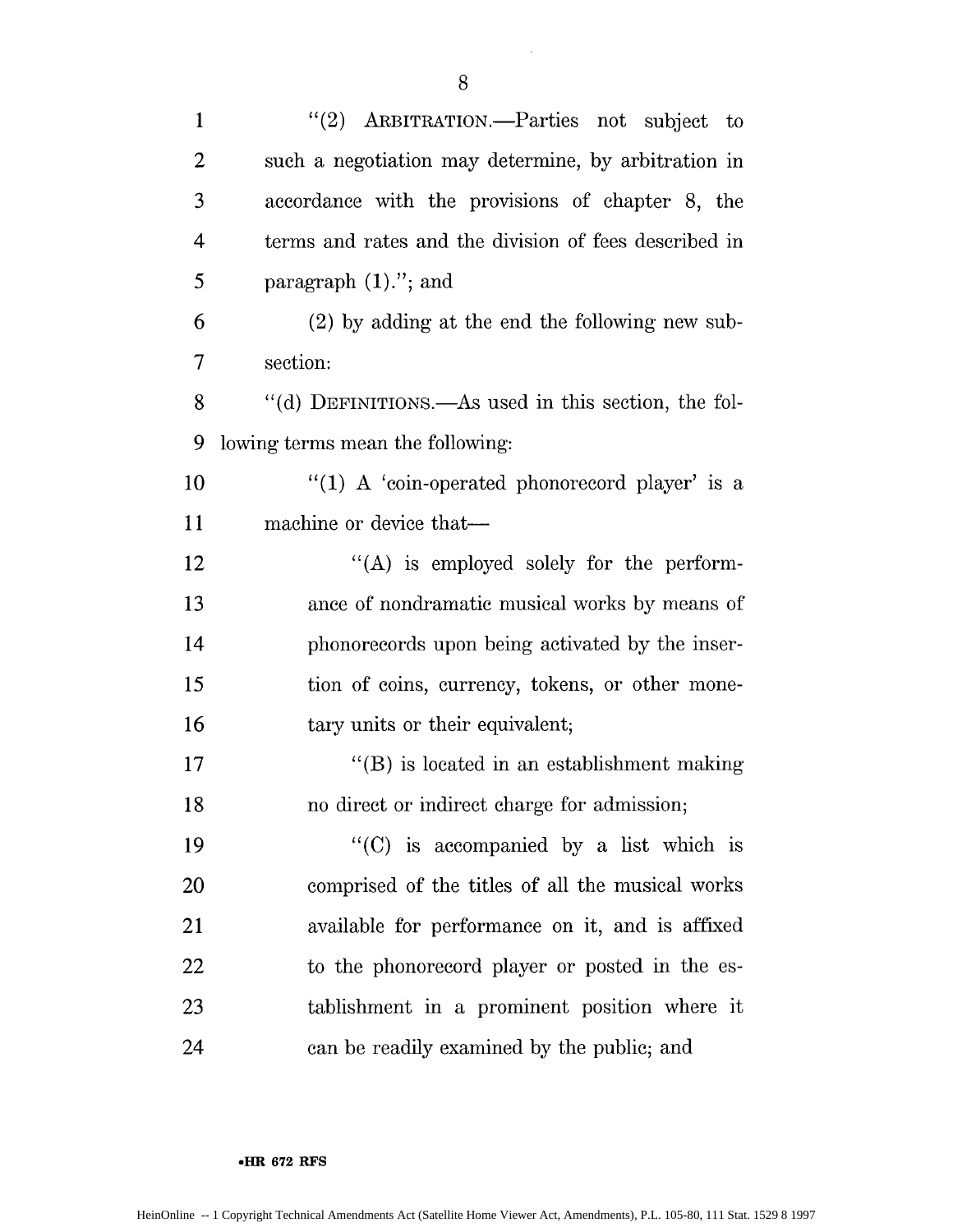$\bar{\mathcal{A}}$ 

| $\mathbf{1}$   | "(D) affords a choice of works available                |
|----------------|---------------------------------------------------------|
| $\overline{2}$ | for performance and permits the choice to be            |
| 3              | made by the patrons of the establishment in             |
| 4              | which it is located.                                    |
| 5              | $"(2)$ An 'operator' is any person who, alone or        |
| 6              | jointly with others—                                    |
| 7              | "(A) owns a coin-operated phonorecord                   |
| 8              | player;                                                 |
| 9              | $\lq\lq (B)$ has the power to make a coin-oper-         |
| 10             | ated phonorecord player available for placement         |
| 11             | in an establishment for purposes of public per-         |
| 12             | formance; or                                            |
| 13             | "(C) has the power to exercise primary                  |
| 14             | control over the selection of the musical works         |
| 15             | made available for public performance on a              |
| 16             | coin-operated phonorecord player.".                     |
| 17             | SEC. 6. REGISTRATION AND INFRINGEMENT ACTIONS.          |
| 18             | Section $411(b)(1)$ of title 17, United States Code, is |
| 19             | amended to read as follows:                             |
| 20             | $\lq(1)$ serves notice upon the infringer, not less     |
| 21             | than 48 hours before such fixation, identifying the     |
| 22             | work and the specific time and source of its first      |
| 23             | transmission, and declaring an intention to secure      |
| 24             | copyright in the work; and".                            |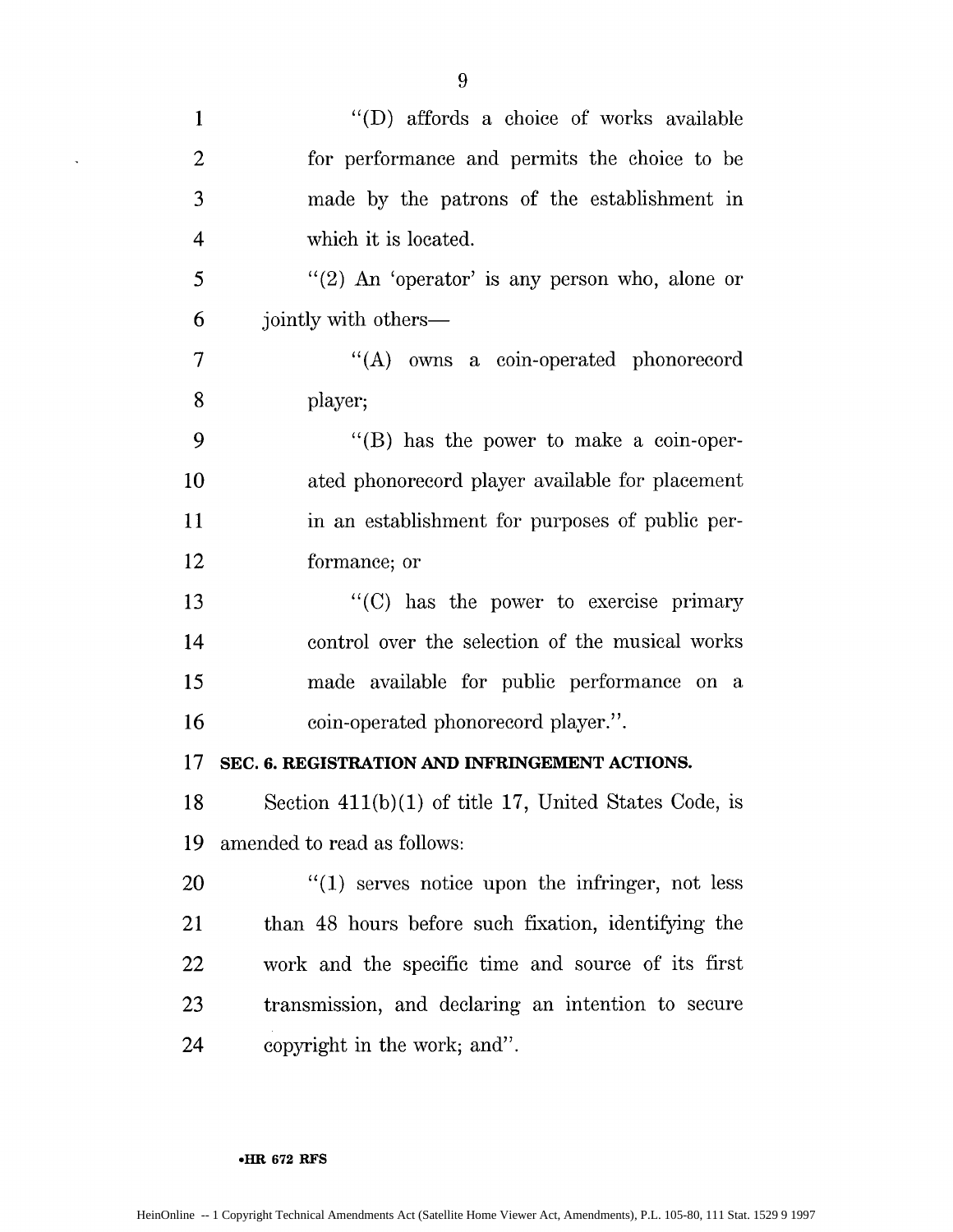2 (a) FEE INCREASES.—Section 708(b) of title 17, 3 United States Code, is amended to read as follows:

4 "(b) In calendar year 1997 and in any subsequent 5 calendar year, the Register of Copyrights, by regulation, 6 may increase the fees specified in subsection (a) in the 7 following manner:

8 "(1) The Register shall conduct a study of the 9 costs incurred by the Copyright Office for the reg-**10** istration of claims, the recordation of documents, **11** and the provision of services. The study shall also 12 consider the timing of any increase in fees and the 13 authority to use such fees consistent with the budg-14 et.

15 "(2) The Register may, on the basis of the 16 study under paragraph (1), and subject to para-17 graph (5), increase fees to not more than that nec-18 essary to cover the reasonable costs incurred by the 19 Copyright Office for the services described in para-20 graph (1), plus a reasonable inflation adjustment to 21 account for any estimated increase in costs.

22 "(3) Any fee established under paragraph (2) 23 shall be rounded off to the nearest dollar, or for a 24 fee less than \$12, rounded off to the nearest 50 25 cents.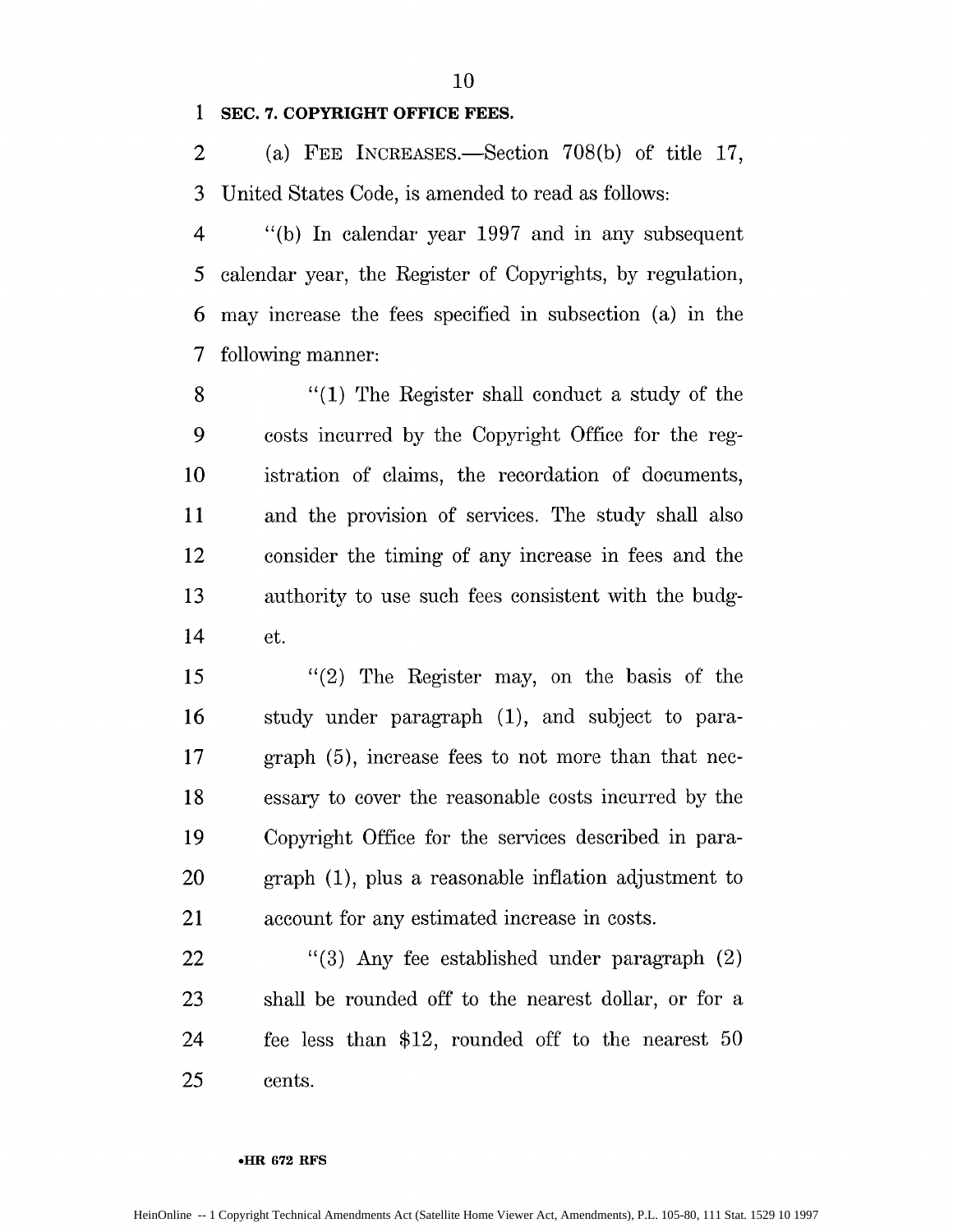1 "(4) Fees established under this subsection 2 shall be fair and equitable and give due consider-3 ation to the objectives of the copyright system.

4 "(5) If the Register determines under para-5 graph (2) that fees should be increased, the Register 6 shall prepare a proposed fee schedule and submit the 7 schedule with the accompanying economic analysis to 8 the Congress. The fees proposed by the Register 9 may be instituted after the end of 120 days after the 10 schedule is submitted to the Congress unless, within 11 that 120-day period, a law is enacted stating in sub-12 stance that the Congress does not approve the 13 schedule.".

14 (b) DEPOSIT OF FEES.—Section 708(d) of such title 15 is amended to read as follows:

16 "(d)(1) Except as provided in paragraph  $(2)$ , all fees 17 received under this section shall be deposited by the Reg-18 ister of Copyrights in the Treasury of the United States 19 and shall be credited to the appropriations for necessary 20 expenses of the Copyright Office. Such fees that are col-21 lected shall remain available until expended. The Register 22 may, in accordance with regulations that he or she shall 23 prescribe, refund any sum paid by mistake or in excess 24 of the fee required by this section.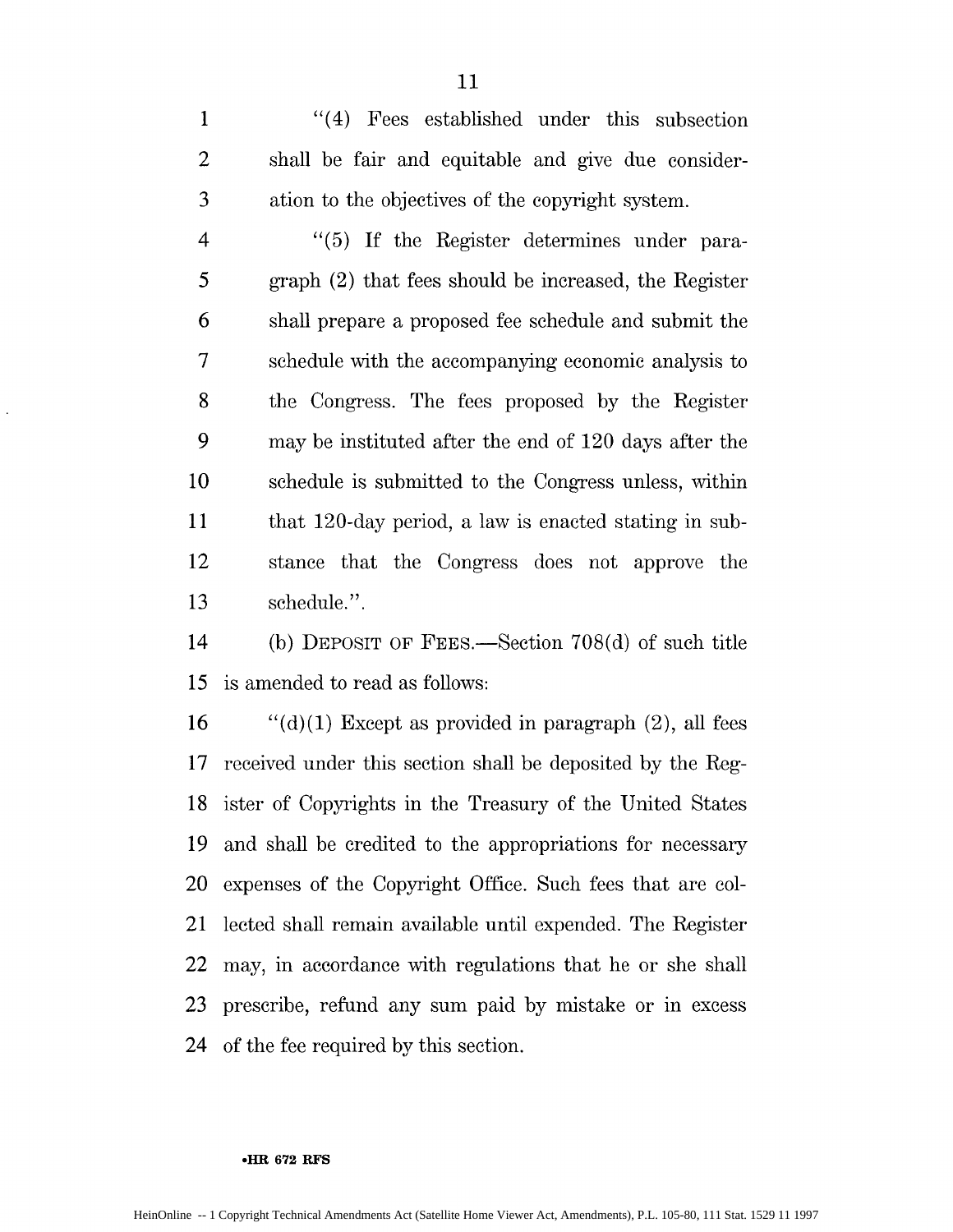1 "(2) In the case of fees deposited against future serv-2 ices, the Register of Copyrights shall request the Secretary 3 of the Treasury to invest in interest-bearing securities in 4 the United States Treasury any portion of the fees that, 5 as determined by the Register, is not required to meet cur-6 rent deposit account demands. Funds from such portion 7 of fees shall be invested in securities that permit funds 8 to be available to the Copyright Office at all times if they 9 are determined to be necessary to meet current deposit 10 account demands. Such investments shall be in public debt 11 securities with maturities suitable to the needs of the 12 Copyright Office, as determined by the Register of Copy-13 rights, and bearing interest at rates determined by the 14 Secretary of the Treasury, taking into consideration cur-15 rent market yields on outstanding marketable obligations 16 of the United States of comparable maturities.

17 "(3) The income on such investments shall be depos-18 ited in the Treasury of the United States and shall be 19 credited to the appropriations for necessary expenses of 20 the Copyright Office.".

# 21 **SEC. 8. COPYRIGHT ARBITRATION ROYALTY PANELS.**

22 (a) ESTABLISHMENT AND PURPOSE.—Section 801 of 23 title 17, United States Code, is amended—

- 24 (1) in subsection (b)(1) by striking "and  $116"$
- 25 in the first sentence and inserting "116, and 119";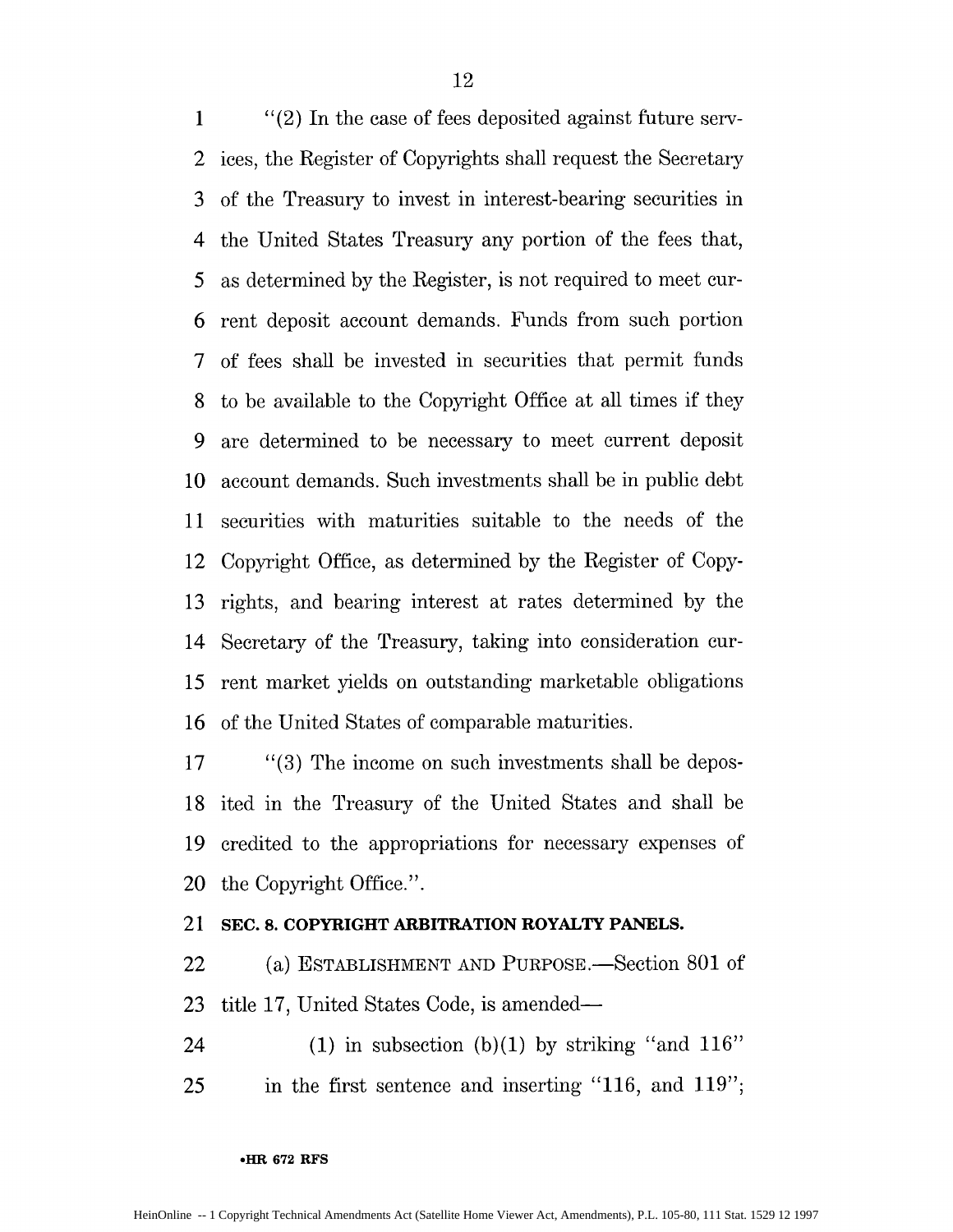| $\mathbf{1}$   | $(2)$ in subsection $(c)$ by inserting after "panel"         |
|----------------|--------------------------------------------------------------|
| $\overline{2}$ | at the end of the sentence the following:                    |
| 3              | ", including-                                                |
| 4              | $f'(1)$ authorizing the distribution of those roy-           |
| 5              | alty fees collected under sections 111, 119, and             |
| 6              | 1005 that the Librarian has found are not subject            |
| $\overline{7}$ | to controversy; and                                          |
| 8              | "(2) accepting or rejecting royalty claims filed             |
| 9              | under sections 111, 119, and 1007 on the basis of            |
| 10             | timeliness or the failure to establish the basis for a       |
| 11             | claim"; and                                                  |
| 12             | (3) by amending subsection (d) to read as fol-               |
| 13             | lows:                                                        |
| 14             | "(d) SUPPORT AND REIMBURSEMENT OF ARBITRA-                   |
| 15             | TION PANELS.—The Librarian of Congress, upon the rec-        |
| 16             | ommendation of the Register of Copyrights, shall provide     |
| 17             | the copyright arbitration royalty panels with the necessary  |
|                | 18 administrative services related to proceedings under this |
| 19             | chapter, and shall reimburse the arbitrators presiding in    |
| 20             | distribution proceedings at such intervals and in such       |
| 21             | manner as the Librarian shall provide by regulation. Each    |
| 22             | such arbitrator is an independent contractor acting on be-   |
| 23             | half of the United States, and shall be hired pursuant to    |
| 24             | a signed agreement between the Library of Congress and       |
| 25.            | the arbitrator. Payments to the arbitrators shall be consid- |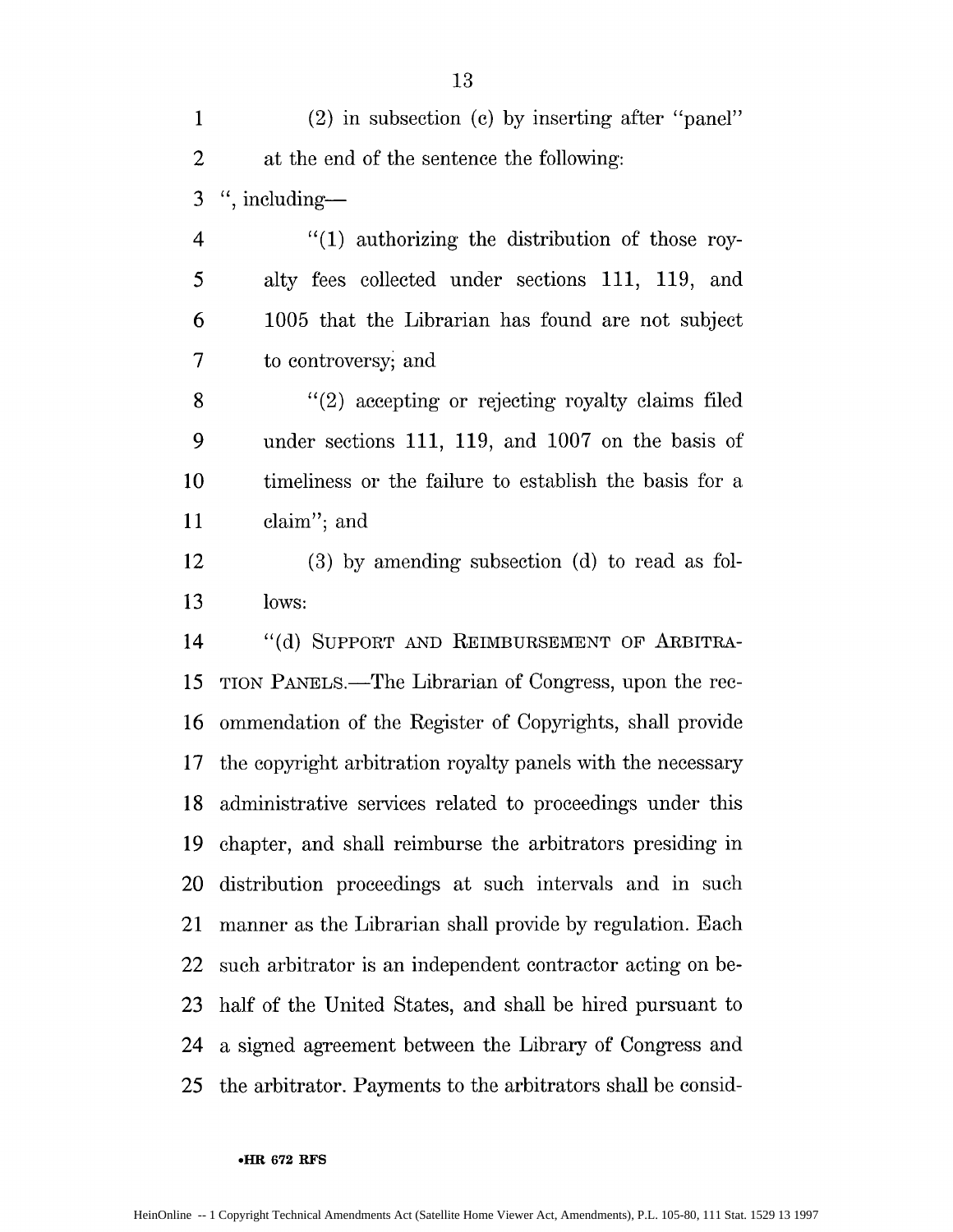1 ered reasonable costs incurred by the Library of Congress 2 and the Copyright Office for purposes of section 3  $802(h)(1)$ .".

4 (b) PROCEEDINGS.-Section 802(h) of title 17, Unit-5 ed States Code, is amended by amending paragraph (1) 6 to read as follows:

7 "(1) DEDUCTION OF COSTS OF LIBRARY OF 8 CONGRESS **AND** COPYRIGHT OFFICE FROM ROYALTY 9 FEES.-The Librarian of Congress and the Register **10** of Copyrights may, to the extent not otherwise pro-11 vided under this title, deduct from royalty fees de-12 posited or collected under this title the reasonable 13 costs incurred by the Library of Congress and the 14 Copyright Office under this chapter. Such deduction 15 may be made before the fees are distributed to any 16 copyright claimants. In addition, all funds made 17 available by an appropriations Act as offsetting col-18 lections and available for deductions under this sub-19 section shall remain available until expended. In 20 ratemaking proceedings, the reasonable costs of the 21 Librarian of Congress and the Copyright Office shall 22 be borne by the parties to the proceedings as di-23 rected by the arbitration panels under subsection 24 (c).".

## 14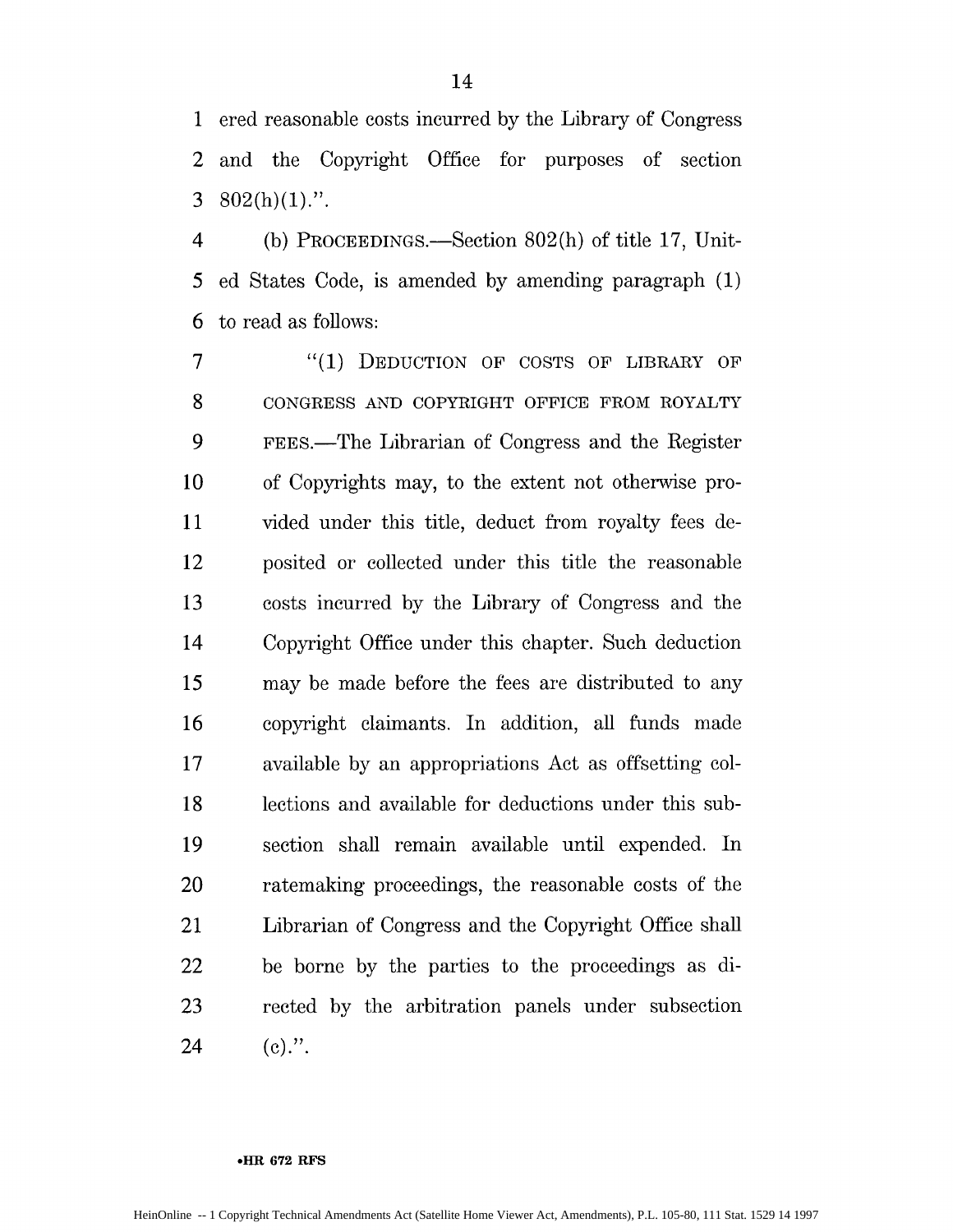**1 SEC. 9. DIGITAL AUDIO RECORDING DEVICES AND MEDIA.** 2 Section 1007(b) of title 17, United States Code, is

3 amended by striking "Within 30 days after" in the first 4 sentence and inserting "After".

# **5 SEC. 10. CONFORMING AMENDMENT.**

6 Section 4 of the Digital Performance Right in Sound 7 Recordings Act of 1995 (Public Law 104-39) is amended 8 by redesignating paragraph (5) as paragraph (4).

# **9 SEC. 11. MISCELLANEOUS TECHNICAL AMENDMENTS.**

10 (a) AMENDMENTS TO TITLE 17, UNITED STATES 11 CODE.-Title 17, United States Code, is amended as fol-12 lows:

13 (1) The table of chapters at the beginning of 14 title 17, United States Code, is amended—

*15* (A) in the item relating to chapter 6, by **16** striking **"Requirement"** and inserting **"Re-17 quirements";**

18 (B) in the item relating to chapter 8, by 19 striking "**Royalty Tribunal**" and inserting 20 **"Arbitration Royalty Panels";**

21 (C) in the item relating to chapter 9, by 22 striking **"semiconductor chip products"** 23 and inserting **"Semiconductor** Chip 24 **Products";** and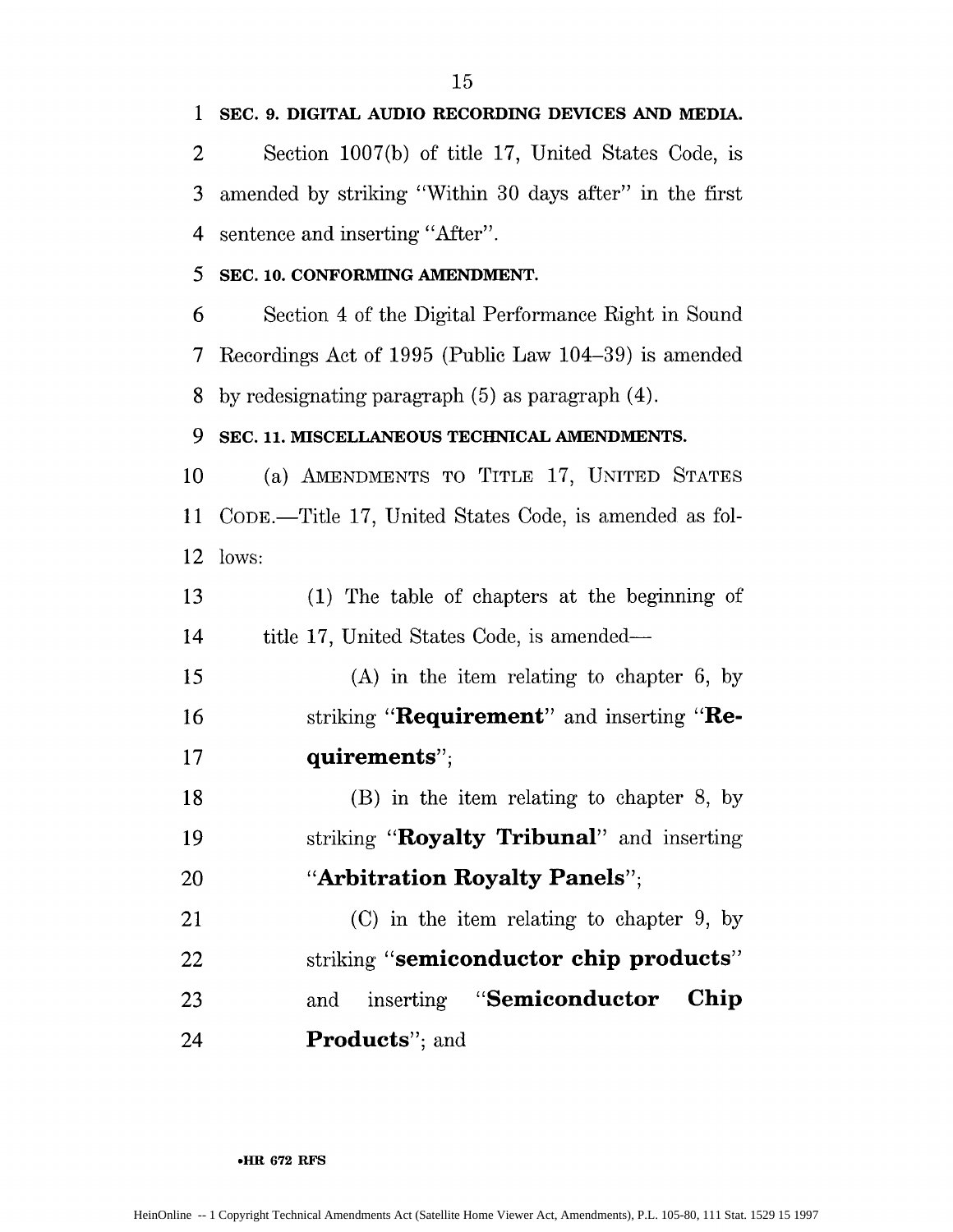| (D) by inserting after the item relating to                 |
|-------------------------------------------------------------|
| chapter 9 the following:                                    |
| "10. Digital Audio Recording Devices and Media  1001".      |
| $(2)$ The item relating to section 117 in the table         |
| of sections at the beginning of chapter 1 is amended        |
| to read as follows:                                         |
| "117. Limitations on exclusive rights: Computer programs.". |
| $(3)$ Section 101 is amended in the definition of           |
| to perform or display a work "publicly" by striking         |
| "processs" and inserting "process".                         |
| $(4)$ Section 108 $(e)$ is amended by striking              |
| "pair" and inserting "fair".                                |
| $(5)$ Section 109(b)(2)(B) is amended by strik-             |
| ing "Copyright" and inserting "Copyrights".                 |
| $(6)$ Section 110 is amended—                               |
| $(A)$ in paragraph $(8)$ by striking the period             |
| at the end and inserting a semicolon;                       |
| $(B)$ in paragraph $(9)$ by striking the period             |
| at the end and inserting "; and"; and                       |
| $(C)$ in paragraph $(10)$ by striking "4                    |
| above" and inserting " $(4)$ ".                             |
| $(7)$ Section $115(c)(3)(E)$ is amended—                    |
| (A) in clause (i) by striking "sections                     |
|                                                             |
| $106(1)$ and $(3)$ " each place it appears and in-          |
| serting "paragraphs (1) and (3) of section                  |
|                                                             |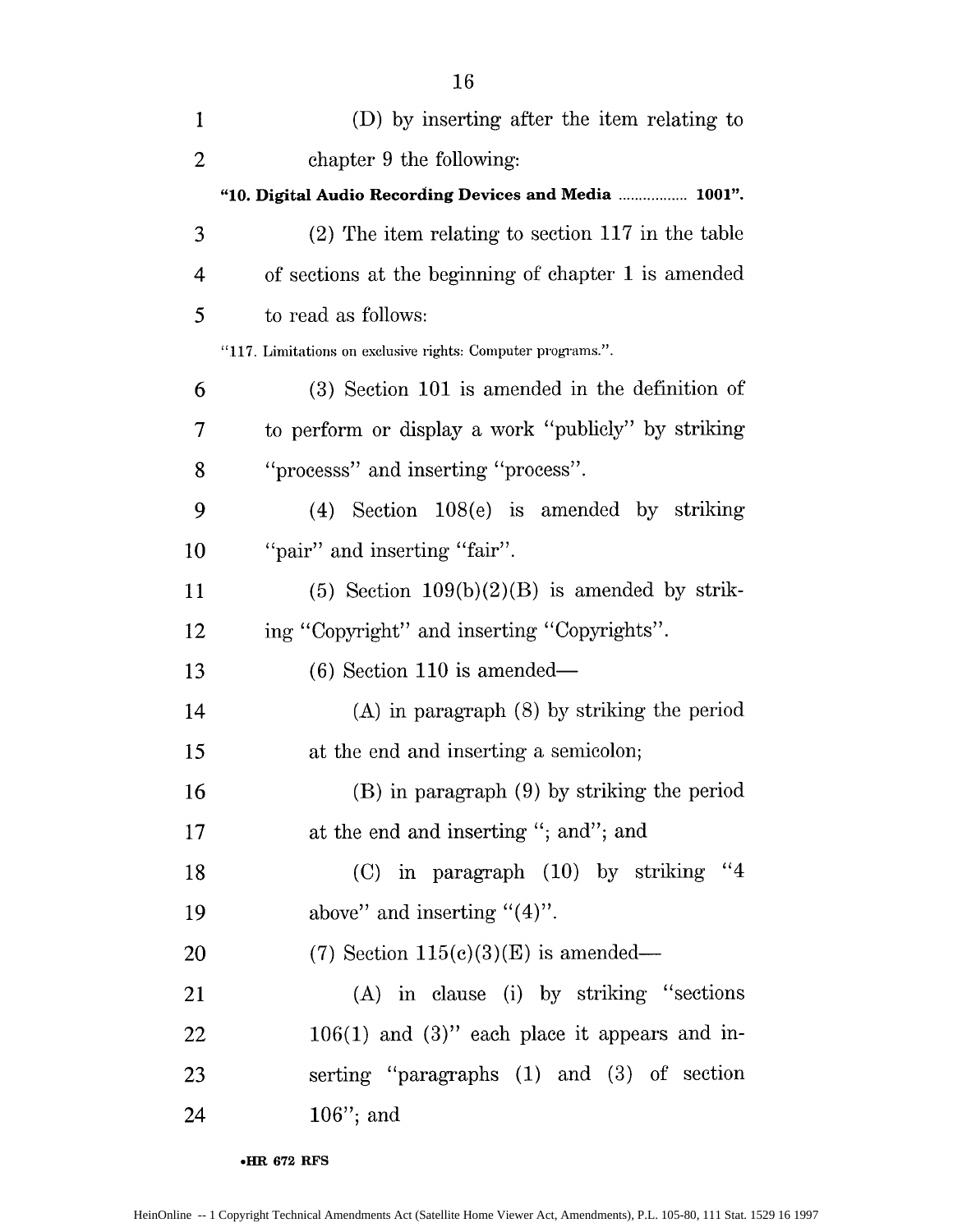| $\mathbf{1}$   | $(B)$ in clause $(ii)(II)$ by striking "sections"      |
|----------------|--------------------------------------------------------|
| $\overline{2}$ | $106(1)$ and $106(3)$ " and inserting "paragraphs"     |
| 3              | $(1)$ and $(3)$ of section 106".                       |
| 4              | $(8)$ Section 119 $(e)(1)$ is amended by striking      |
| 5              | "until unless" and inserting "unless".                 |
| 6              | $(9)$ Section 304 $(c)$ is amended in the matter       |
| $\overline{7}$ | preceding paragraph (1) by striking "the subsection    |
| 8              | $(a)(1)(C)$ " and inserting "subsection $(a)(1)(C)$ ". |
| 9              | $(10)$ Section $405(b)$ is amended by striking         |
| 10             | "condition or" and inserting "condition for".          |
| 11             | $(11)$ Section $407(d)(2)$ is amended by striking      |
| 12             | "cost of" and inserting "cost to".                     |
| 13             | $(12)$ The item relating to section 504 in the         |
| 14             | table of sections at the beginning of chapter 5 is     |
| 15             | amended by striking "Damage" and inserting             |
| 16             | "Damages".                                             |
| <b>17</b>      | $(13)$ Section $504(c)(2)$ is amended by striking      |
| 18             | "court it" and inserting "court in".                   |
| 19             | $(14)$ Section 509(b) is amended by striking           |
| 20             | "merchandise; and baggage" and inserting "mer-         |
| 21             | chandise, and baggage".                                |
| 22             | $(15)$ Section $601(a)$ is amended by striking         |
| 23             | "nondramtic" and inserting "nondramatic".              |
| 24             | $(16)$ Section $601(b)(1)$ is amended by striking      |
| 25             | "subsustantial" and inserting "substantial".           |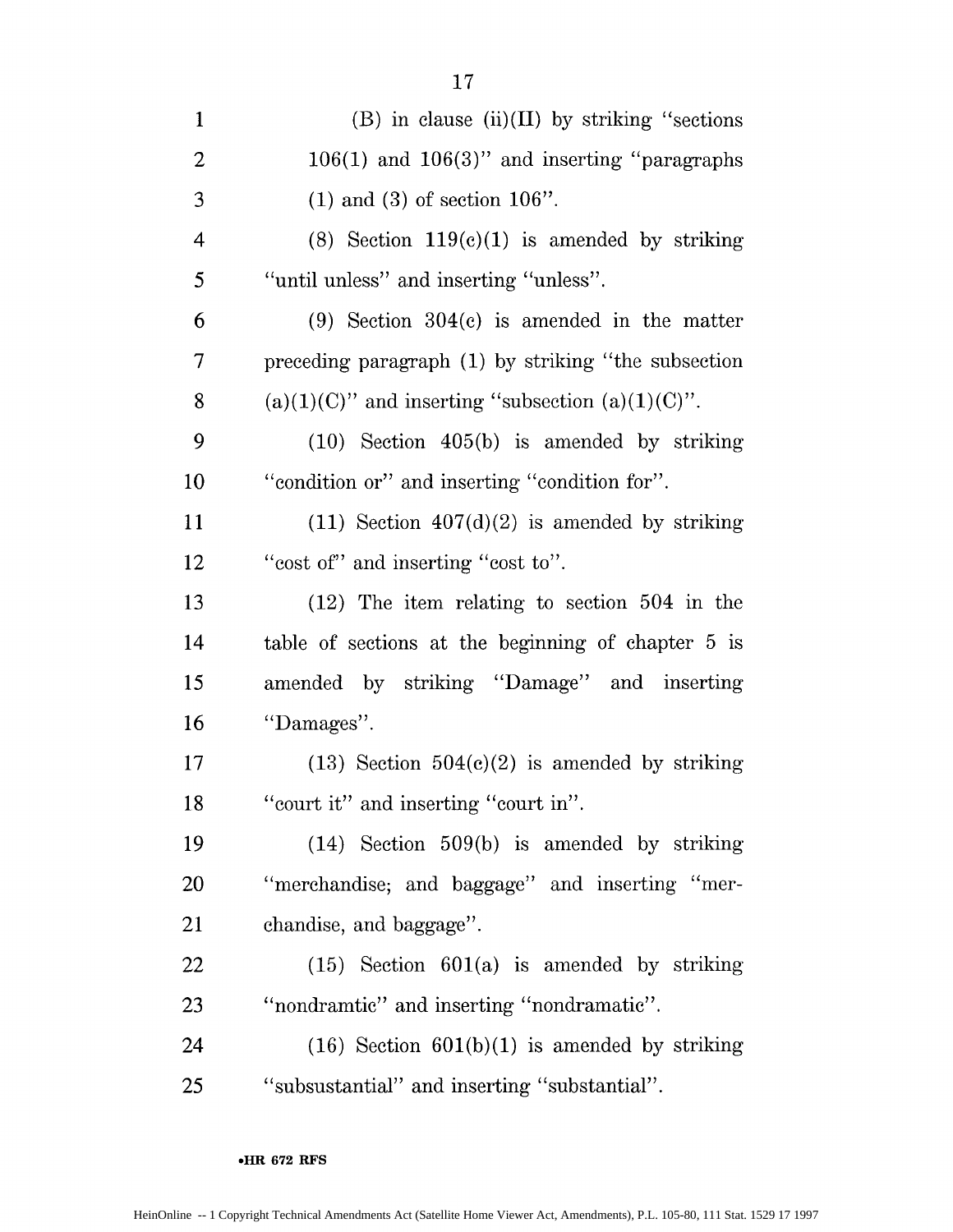| $\mathbf{1}$   | $(17)$ The item relating to section 710 in the       |
|----------------|------------------------------------------------------|
| $\overline{c}$ | table of sections at the beginning of chapter 7 is   |
| 3              | amended by striking "Reproductions" and inserting    |
| 4              | "Reproduction".                                      |
| 5              | $(18)$ The item relating to section 801 in the       |
| 6              | table of sections at the beginning of chapter 8 is   |
| 7              | amended by striking "establishment" and inserting    |
| 8              | "Establishment".                                     |
| 9              | $(19)$ Section 801(b) is amended—                    |
| 10             | $(A)$ by striking "shall be—" and inserting          |
| 11             | "shall be as follows:";                              |
| 12             | $(B)$ in paragraph $(1)$ by striking "to             |
| 13             | make" and inserting "To make";                       |
| 14             | (C) in paragraph $(2)$ —                             |
| 15             | (i) by striking "to make" and insert-                |
| 16             | ing "To make"; and                                   |
| 17             | (ii) in subparagraph (D) by striking                 |
| 18             | "adjustment; and" and inserting "adjust-             |
| 19             | ment."; and                                          |
| 20             | (D) in paragraph $(3)$ by striking "to dis-          |
| 21             | tribute" and inserting "To distribute".              |
| 22             | $(20)$ Section $803(b)$ is amended in the second     |
| 23             | sentence by striking "subsection subsection" and in- |
| 24             | serting "subsection".                                |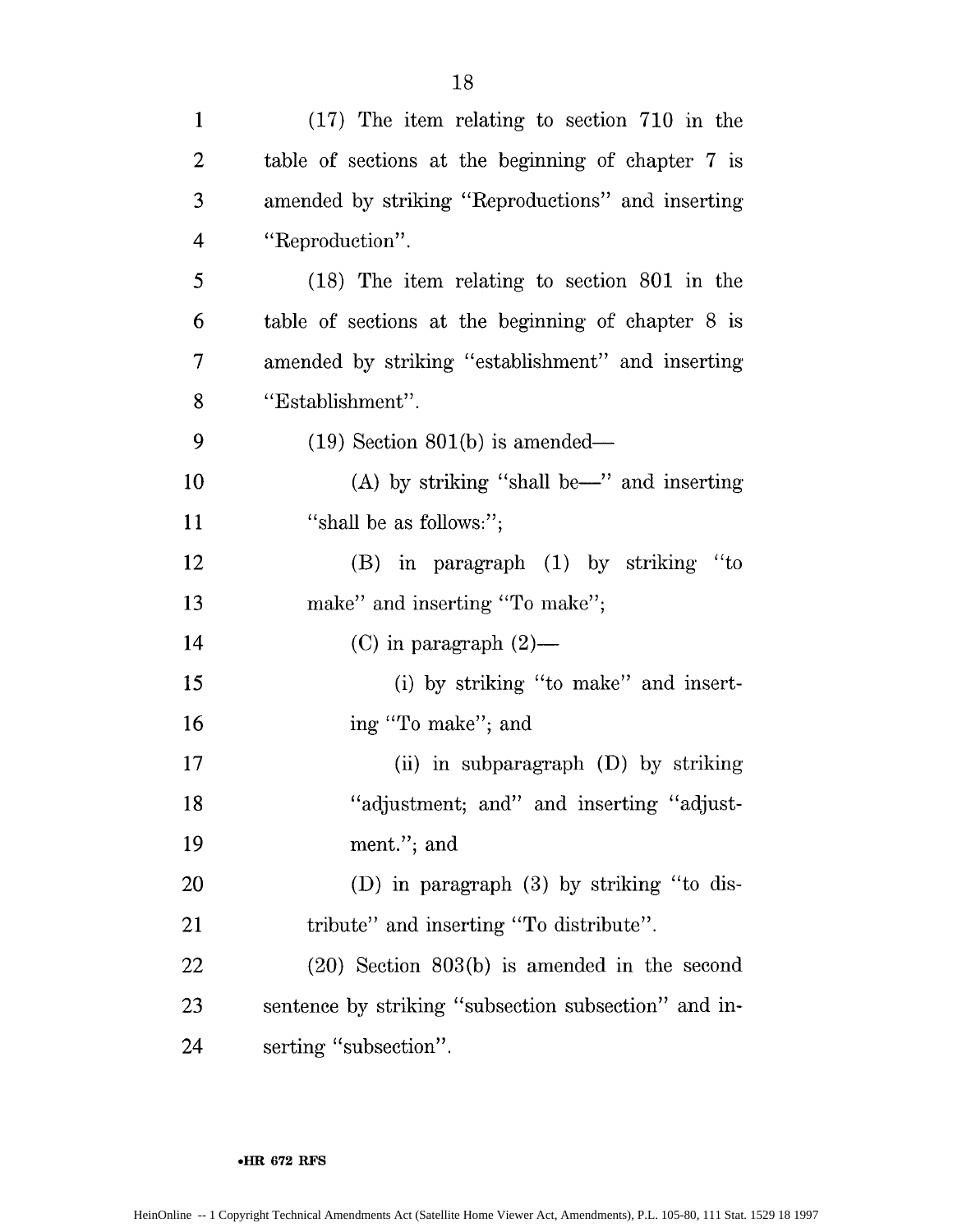| $\mathbf{1}$   | $(21)$ The item relating to section 903 in the           |
|----------------|----------------------------------------------------------|
| $\overline{2}$ | table of sections at the beginning of chapter 9 is       |
| 3              | amended to read as follows:                              |
|                | "903. Ownership, transfer, licensure, and recordation.". |
| $\overline{4}$ | $(22)$ Section 909(b)(1) is amended—                     |
| 5              | (A) by striking "force" and inserting                    |
| 6              | "work"; and                                              |
| 7              | (B) by striking "sumbol" and inserting                   |
| 8              | "symbol".                                                |
| 9              | $(23)$ Section 910(a) is amended in the second           |
| 10             | sentence by striking "as used" and inserting "As         |
| 11             | used".                                                   |
| 12             | $(24)$ Section 1006(b)(1) is amended by striking         |
| 13             | "Federation Television" and inserting "Federation"       |
| 14             | of Television".                                          |
| 15             | $(25)$ Section 1007 is amended—                          |
| 16             | (A) in subsection $(a)(1)$ by striking "the              |
| 17             | calendar year in which this chapter takes ef-            |
| 18             | fect" and inserting "calendar year 1992"; and            |
| 19             | (B) in subsection (b) by striking "the year              |
| <b>20</b>      | in which this section takes effect" and inserting        |
| 21             | "1992".                                                  |
| <u>22</u>      | (b) RELATED PROVISIONS.—                                 |
| 23             | (1) Section $1(a)(1)$ of the Act entitled "An Act        |
| 24             | to amend chapter 9 of title 17, United States Code,      |
| 25             | regarding protection extended to semiconductor chip      |
|                | <b>•HR 672 RFS</b>                                       |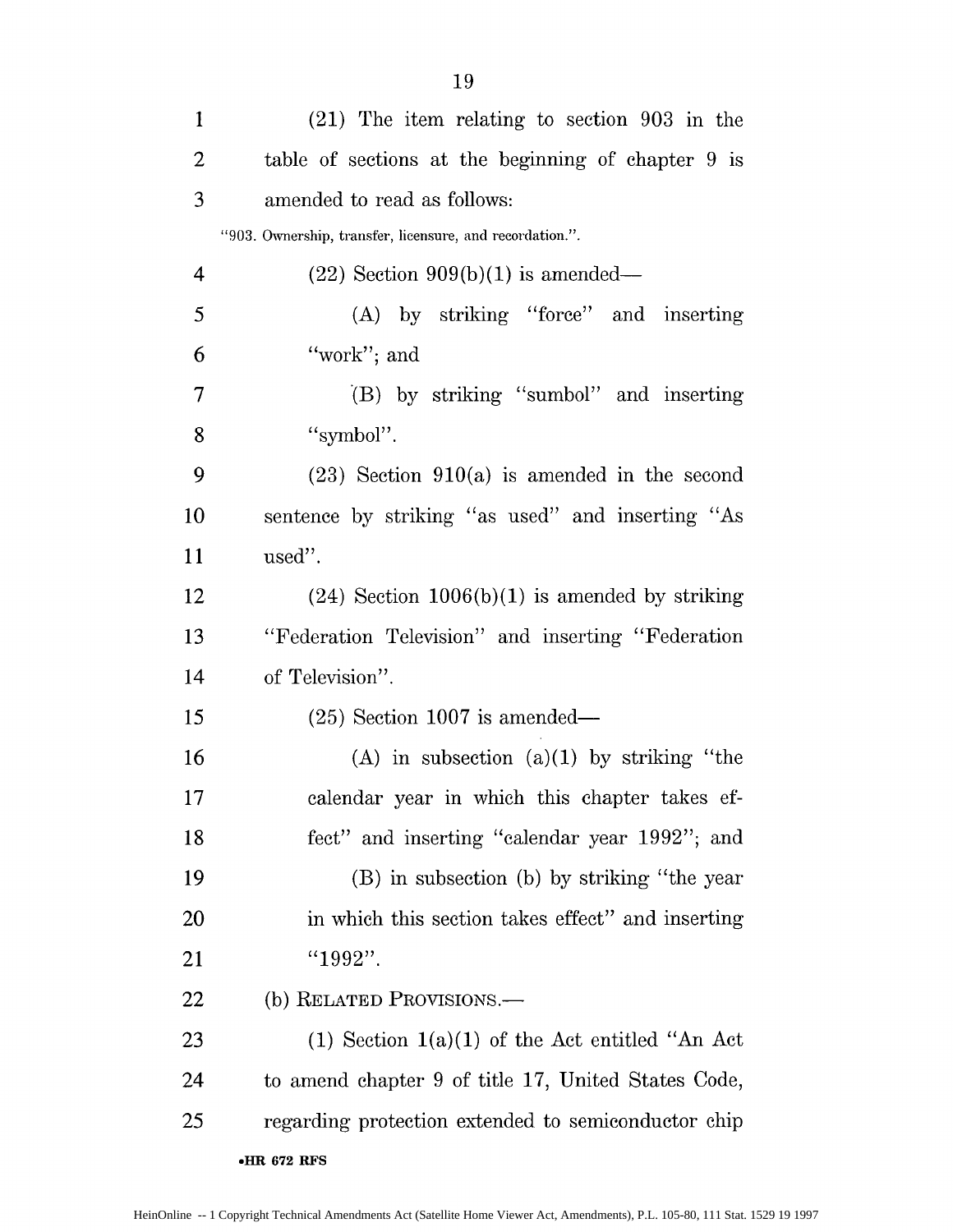1 products of foreign entities", approved November 9, 2 1987 (17 U.S.C. 914 note), is amended by striking 3 "orginating" and inserting "originating".

4 (2) Section 2319(b)(1) of title 18, United 5 States Code, is amended by striking "last 10" and 6 inserting "least 10".

# **7 SEC. 12. EFFECTIVE DATES.**

8 (a) IN GENERAL.-Except as provided in subsections 9 (b) and (c), the amendments made by this Act shall take 10 effect on the date of the enactment of this Act.

11 (b) SATELLITE HOME VIEWER ACT.—The amend-12 ments made by section 1 shall be effective as if enacted 13 as part of the Satellite Home Viewer Act of 1994 (Public 14 Law 103-369).

15 (c) TECHNICAL AMENDMENT.—The amendment 16 made by section  $11(b)(1)$  shall be effective as if enacted 17 on November 9, 1987.

Passed the House of Representatives March 18, 1997.

Attest: ROBIN H. CARLE, Clerk.